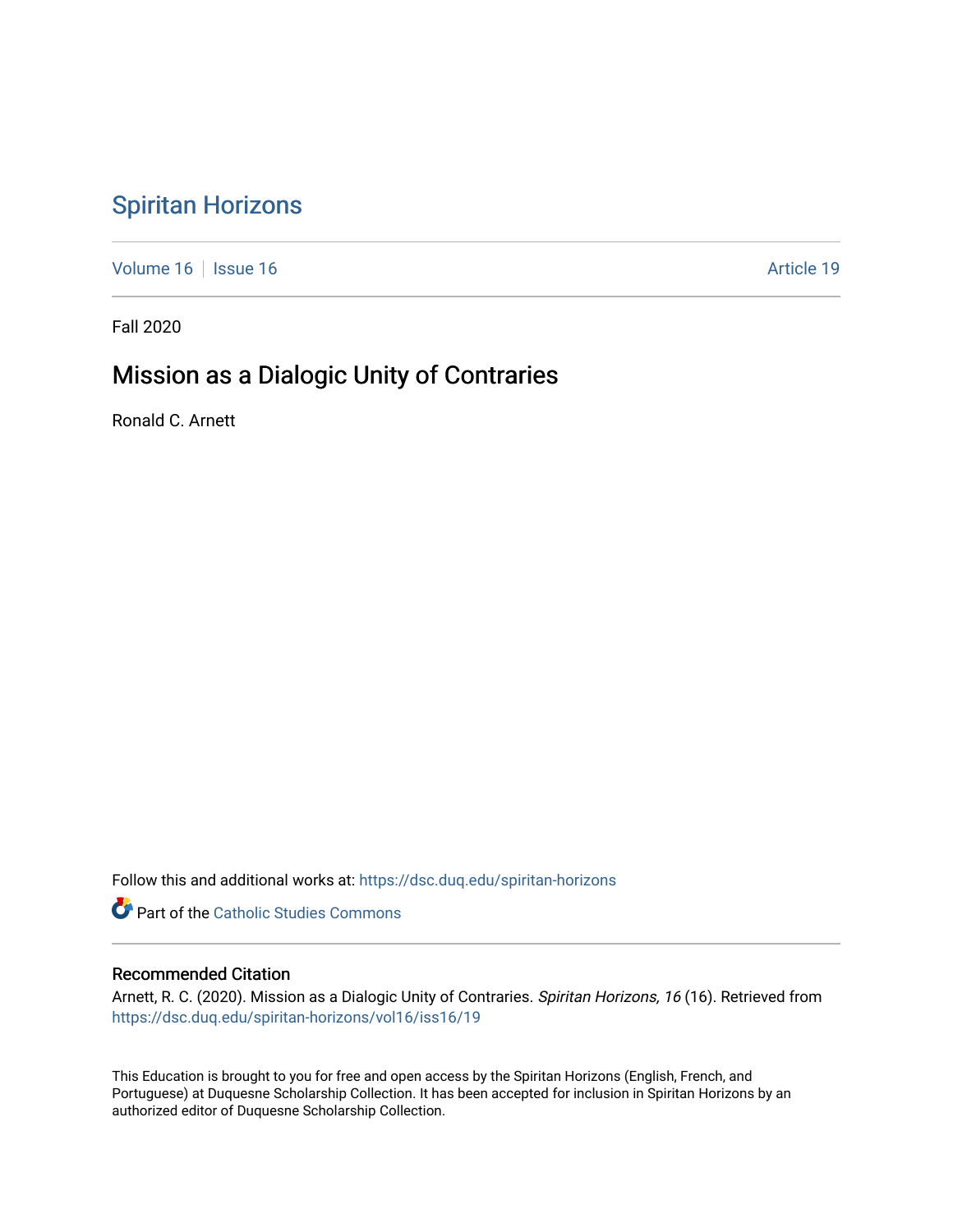

Prof. Ronald C. Arnett Prof. Ronald C. Arnett (Ph.D., Ohio University, 1978) is professor and chair of the Department of Communication & Rhetorical Studies and the Patricia Doherty Yoder and Ronald Wolfe Endowed Chair in Communication Ethics at Duquesne University. He is the former Henry Koren, C.S.Sp., Endowed Chair for Scholarly Excellence (2010–2015). He is the author/coauthor of eleven books and the recipient of eight book awards. His most recent work is *Levinas's Rhetorical Demand: Te Unending Obligation of Communication Ethics*, which received the 2017 Top Book award from the National Communication Association's Communication Ethics Division and 2017 Distinguished Book award from National Communication Association's Philosophy of Communication Division.

*intercultural dialogue clarifes mission, which strengthens Catholic identity*

## **Mission as a Dialogic Unity of Contraries**

#### **INTRODUCTION**

Duquesne University of the Holy Spirit assumes a particular orientation to Catholic education: a mission that is dialogic, responsive to uniqueness of localities, and attentive to ecumenical spirit. Leonardo Franchi, who has devoted much of his career to Catholic education and is the author of *Shared Mission: Religious*  Education in the Catholic Tradition,<sup>1</sup> provided a thoughtful set of guidelines for understanding Catholic education from a macro and global perspective. Franchi<sup>2</sup> stated that "the Holy See's teaching on education . . . purposes 'intercultural dialogue'" as an overarching theme of Catholic education. Franchi defnes intercultural dialogue within the framework of conversation between and among diferent religious traditions. Franchi indicates that *Educating to Intercultural Dialogue in Catholic Schools: Living in Harmony for a Civilization of Love*<sup>3</sup> emerged from the Second Vatican Council and its Declaration on Catholic education, *Gravissimum educationis*, which framed a seven-point plan for Catholic education from an intercultural perspective: (a) Catholic identity, (b) common vision, (c) responsible globalization, (d) grounded identities, (e) selfknowledge, (f) respect for other religions and cultures, and (g) an ongoing commitment to shared responsibility. The aim of *Gravissimum educationis* was to invite intercultural dialogue as a creative force for social harmony. Franchi's article indicates two major presuppositions—(a) intercultural dialogue requires knowing the ground of one's own faith before engaging another in dialogue; and (b) intercultural dialogue requires attentiveness to the formation of Catholic educators and teachers. Key to the formational process are knowledge of the importance of liturgy and an active love of education within church tradition.<sup>4</sup> Franchi asserted that intercultural dialogue clarifes mission, which strengthens Catholic identity. Dialogue begins with knowledge of the faith tradition composed of embodied Catholic culture fowing from liturgy and art, music, and humane refection. Such an understanding of intercultural dialogue jettisons participation in culture wars for a willingness to learn from contrary perspectives. Franchi cites Pope Benedict XVI's "Courtyard of the Gentiles" initiative as an efort to reach out to proponents of atheism beyond pathways of safety in order to understand God's world more fully. Emerging insight comes from dialogue between and among historical issues within a given culture, doctrine, and tradition—education is fundamentally a dialogic task. In the interplay of Catholic faith and culture and the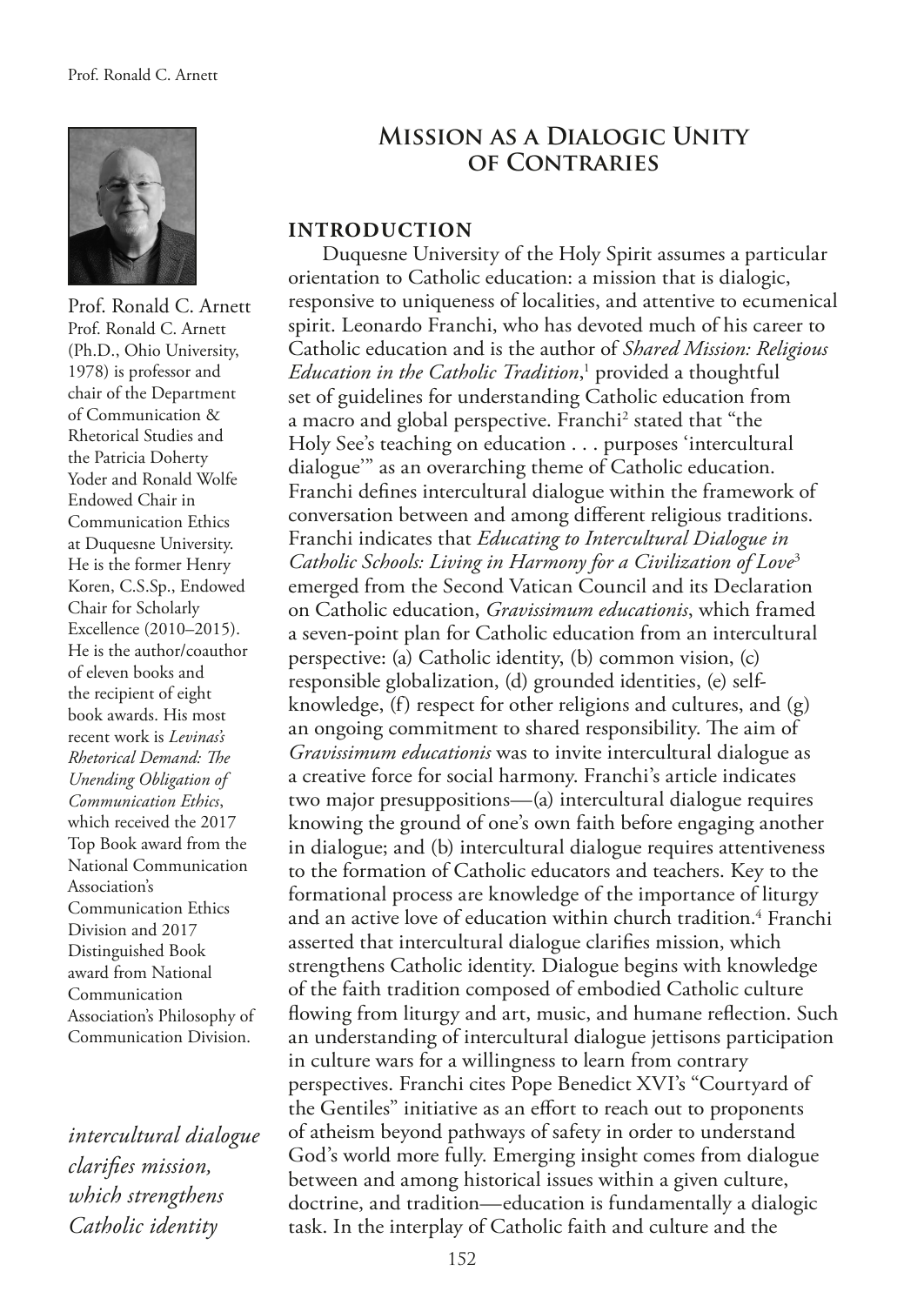*One of the bases of formation is a liturgy that embraces the Trinity, while turning away from selfcenteredness*

The dialogic task is *to resist a refusal to learn from diference and to resist a dismissive response to one's own tradition*

meeting of diference, knowledge naturally develops. A Catholic understanding of education begins with deep knowledge of the foundations of one's own faith and a willingness to meet Otherness. Dialogue presupposes a Catholic culture, an ongoing conversation taken into an emerging exchange.

Pope Francis claimed dialogue as the educational heart of learning, connecting a Catholic tradition with a pluralistic society. Franchi explains, "Catholic educators are called to appreciate and learn from the famed Benedictine union of learning and service of which they are the inheritors."5 One of the bases of formation is a liturgy that embraces the Trinity, while turning away from self-centeredness. Liturgy is not a mere construct of community but "a truly Trinitarian action that looks beyond the circle of the worshiping community."<sup>6</sup> Such a perspective counters the golden calf of today's education, a focus on the self. The liturgical embodies mysteries of the faith, navigating Catholics from sadness through joy, acting as everyday reminders of death and resurrection.

Liturgy points to the good of the faith, with the teacher generalizing this focus in nuanced participation of grace with others. Augustine termed this conception of education as movement toward God and away from ourselves in acts of service to others. As Franchi writes, "The liturgy has no space for superfciality, banality, and self-centeredness."7 Emphasis on liturgy moves one from trifes to points of signifcation. Catholic educators, engaging in an intercultural dialogue, love the tradition of the church as they engage modern insights. This dual focus is the dialogic fulcrum of Catholic education and learning. This position coincides with the work of John Henry Newman (1801–1890), where science interacts with doctrine and tradition, which act as "curators of a museum."8 Catholic educators enrich love of tradition through prayer, refection on sacred texts, and engagement in pastoral practice, bringing together a Christian anthropology of "faith-reason."9 Loving church tradition and education requires meeting the reality of the world in a moment facing an ever-increasing antireligious sentiment within the West. One is met with a dialogic narrow ridge of embodiment of tradition with a willingness to encounter and potentially learn from new insights and positions. The dialogic task is to resist a refusal to learn from diference and to resist a dismissive response to one's own tradition.

#### **THE GROUNDS OF DIALOGUE**

Education centered within an intercultural dialogue assumes respect for one's own tradition and that of another. Intercultural dialogue situated with the faith describes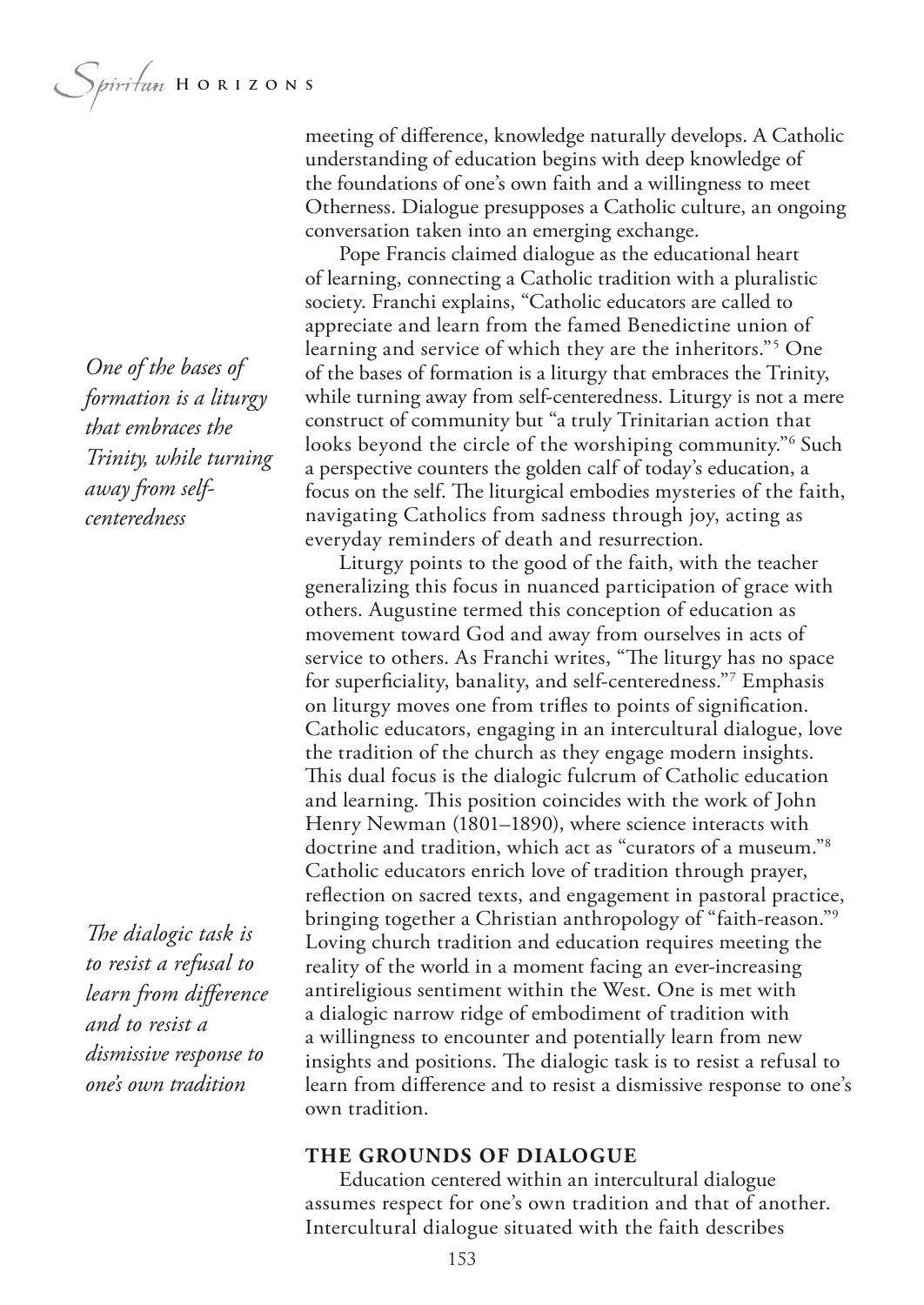*deep knowledge of one's own tradition accompanied by a simultaneous willingness to venture into the new and the diferent*

*the goal of education begins with traditional ground and the courage to learn from dissimilar perspectives*

*a willingness to search for truth both within and outside of one's own tradition*

mission as a unity of contraries, composed of deep knowledge of one's own tradition accompanied by a simultaneous willingness to venture into the new and the diferent. Dialogue does not presuppose adherence to or agreement with another's position, but it does necessitate a genuine efort to understand another viewpoint. This position of dialogic learning is akin to Buber's<sup>10</sup> work as a Jewish philosopher and theologian of dialogue, as in Arnett's 1986 work.<sup>11</sup> Buber emphasized that dialogue begins with the ground under one's feet, not with the immediate conversation itself. Long before a given exchange transpires, one has been in dialogue with ideas and events fundamental to one's own narrative formation. The movements of Buber's dialogue are threefold: (a) know one's own narrative ground; (b) attend to the position of another; and (c) seek to understand, not necessarily to condone. Intercultural dialogue is far from relativistic; it stands upon narrative ground and tradition with a willingness to learn from the other as one tests one's own presuppositions. This understanding of dialogue contrasts signifcantly with psychological dialogue, as represented by the clinical framework of Carl Rogers<sup>12</sup> in the United States. Where Rogers assumed that dialogues begin without presuppositions, Buber and the educational orientation of intercultural dialogue assume that the narrative ground of self and the other shape both the direction and substance of an exchange. Dialogue is not an act of conversational neutrality. The stress on presuppositions that undergird one's dialogic contribution shapes the philosophical hermeneutic dialogic project of Hans-Georg Gadamer, which commences the interpretative process with bias and prejudice, such as tradition, culture, and knowledge of the church. Such a position on intercultural dialogue recognizes that, ultimately, the goal of education begins with traditional ground and the courage to learn from dissimilar perspectives. Dialogue is a unity of contraries of both traditional ground and a willingness to meet the new, situated within revelation, not relativism.

### **A UNITY OF CONTRARIES,** *EX CORDE ECCLESIAE* **AND CATHOLIC EDUCATION IN THE UNITED STATES**

The theme of a unity of contraries undergirds Michael Rizzi's13 citing of *Ex corde Ecclesiae*, which frames participation of Catholic and non-Catholic faculty and students within a Catholic university. The religious sentiment that directs Catholic education is a willingness to search for truth both within and outside of one's own tradition. The community of the faith nourishes itself in knowledge of its tradition and in a willingness to reach out to the powerless, the stranger, and the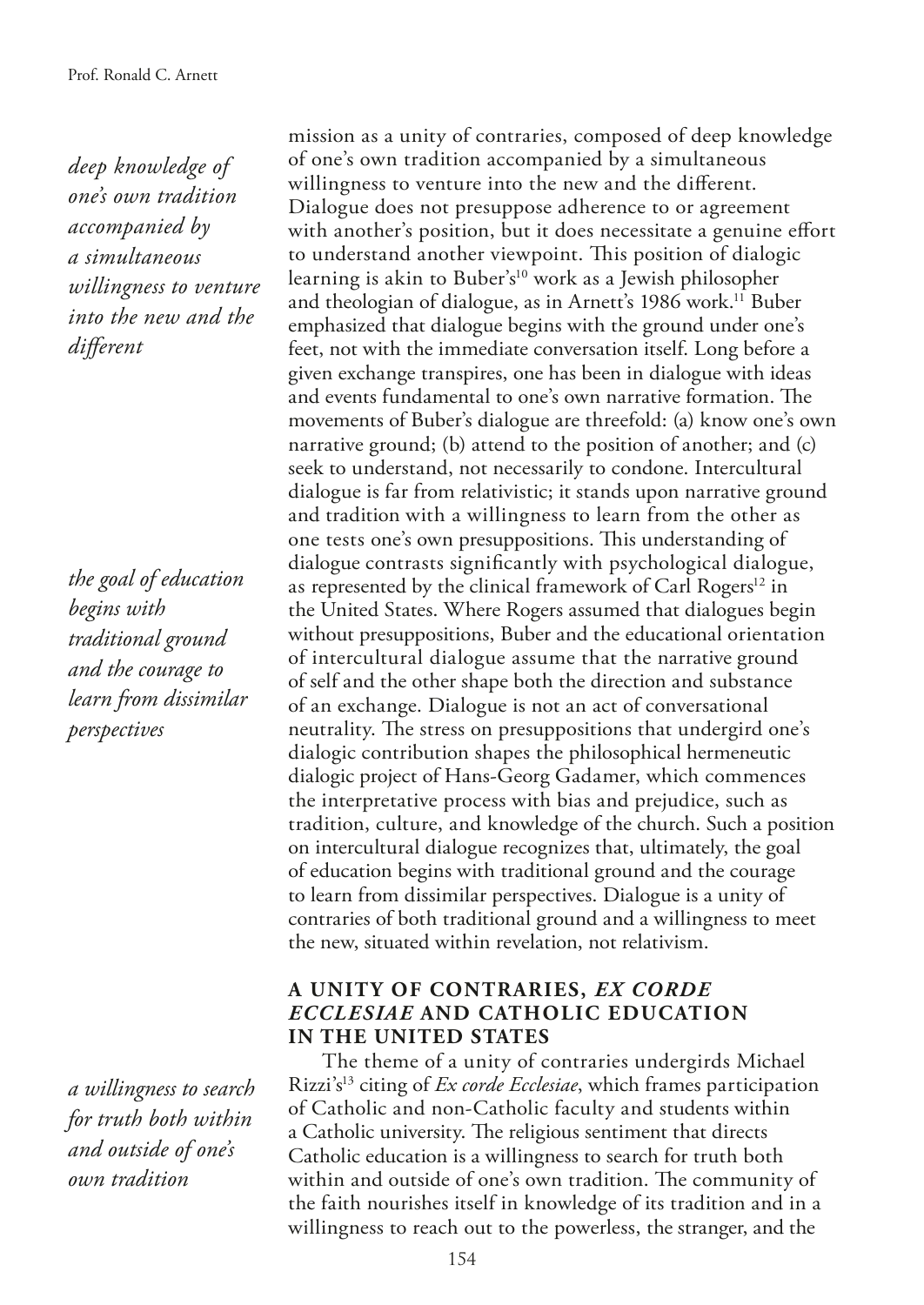*Spiritum* HORIZONS

outcast; venturing out to otherness comes from assurance situated within a tradition of faith.

Rizzi's analysis of Catholic education in the United States<sup>14</sup> is centered on five periods: the Frontier Period (1789–1862), the Morrill Act/Land-Grant Period (1882– 1920s), the Inter-War Period (1920–1945), the GI Bill Period (1945–1967), and the Land O'Lakes Period (1967–present). In the Frontier Period, the Catholic presence was often one of few educational options. As the number of Catholic colleges increased, one practice was constant: lack of discrimination against contrary beliefs. Many of the early Catholic schools from that period closed. More than 70% shut down by the 1800s, with only 305 remaining in 1965 and closer to 200 remaining today. In the Morrill Act/Land-Grant Period, one witnessed a large introduction of land-grant universities that stressed practical sciences to assist the economic needs of the middle class. Catholic schools increasingly emphasized business and the professions, including education, medicine, and law. This era found many of the Catholic women's schools now re-chartered to deliver a four-year baccalaureate education. The frst men's school to enroll female students was Marquette University in 1909.<sup>15</sup> A number of the Catholic orders sent clergy to earn graduate degrees, with Notre Dame's Theodore Hesburgh, CSC, being a prime example; he earned his doctorate from Catholic University of America. The GI bill, with its multiple grants and loans, required expanding Catholic personnel as schools increased in numbers. The dramatic rise in student numbers resulted in priests, brothers, and sisters no longer being able to fll all the necessary roles on a campus. The Second Vatican Council (1962–1965) inaugurated two signifcant changes—elevating "the role of the laity in Catholic institutions" and embodying less involvement "by church authorities."16 Additionally, independent boards of trustees became common. The Land O'Lakes statement of 1967 largely frames the nature of the Catholic educational mission to this day. The goal of the statement was to transform small teaching academies into modern research universities without losing their Catholic identity. Ownership and management of Catholic schools continued connections with the Church but became more informal, consistent with Article 1 of the Land O'Lakes statement that emphasized academic freedom and institutional autonomy.

The Land O'Lakes statement consists of  $10$  major points that propel the contemporary Catholic university:

• A Catholic university is an authentic university defned by distinctive characteristics. The Catholic university is a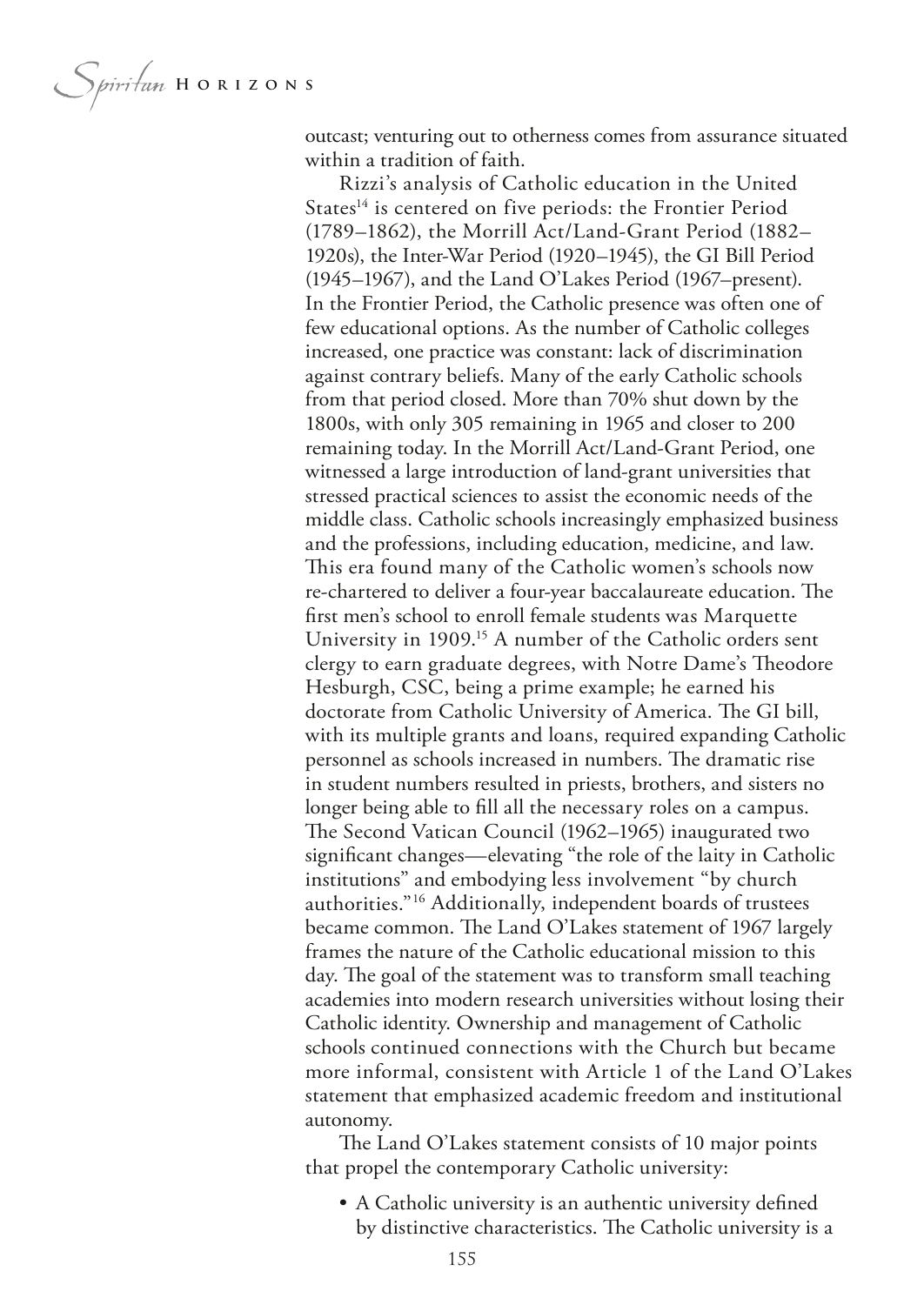*Nourishing creative dialogue among diferent areas of study limits the danger of theological or philosophical imperialism*

unity of contraries, embracing the full range of academic disciplines important to a society while working from a clear Catholic perspective.

- A Catholic university must respect and support theological disciplines.
- A Catholic university must elaborate a Catholic and Christian anthropology and also attend to the larger religious heritage of the world.
- A Catholic university must foster interdisciplinary dialogue by supporting multiple disciplines and academic felds of study. Nourishing creative dialogue among diferent areas of study limits the danger of "theological or philosophical imperialism,"17 making space for multiple scientifc and humanities methods of inquiry in the pursuit of knowledge on a Catholic campus.
- A Catholic university must act as the refective intelligence of the Church. Catholic universities, according to the document, must increase their counsel to the larger Church to address a complex and demanding future. Such dialogue is essential for the university, Church, and larger society.
- A Catholic university must embrace a public commitment to research to attend to a world spinning increasingly out of Christian control.
- A Catholic university must engage in public service, assisting the inner city, government activities, society, the Church, and the larger world.
- A Catholic university must foster an undergraduate education nurtured by ultimate questions, theologically and philosophically. The campus environment should assist students in their full development both spiritually and socially, encouraging responsive responsibility in examination of historically relevant social issues, such as shared rights, the pursuit of international peace, and the ongoing issue of human poverty.
- A Catholic University must nourish special characteristics of a Catholic community of learners, encouraging students to move their learning and insights into ongoing commitments attentive to application of faith and knowledge to promote the fourishing of others.
- A Catholic university must be fexible, shifting Catholic organization and administration characteristics to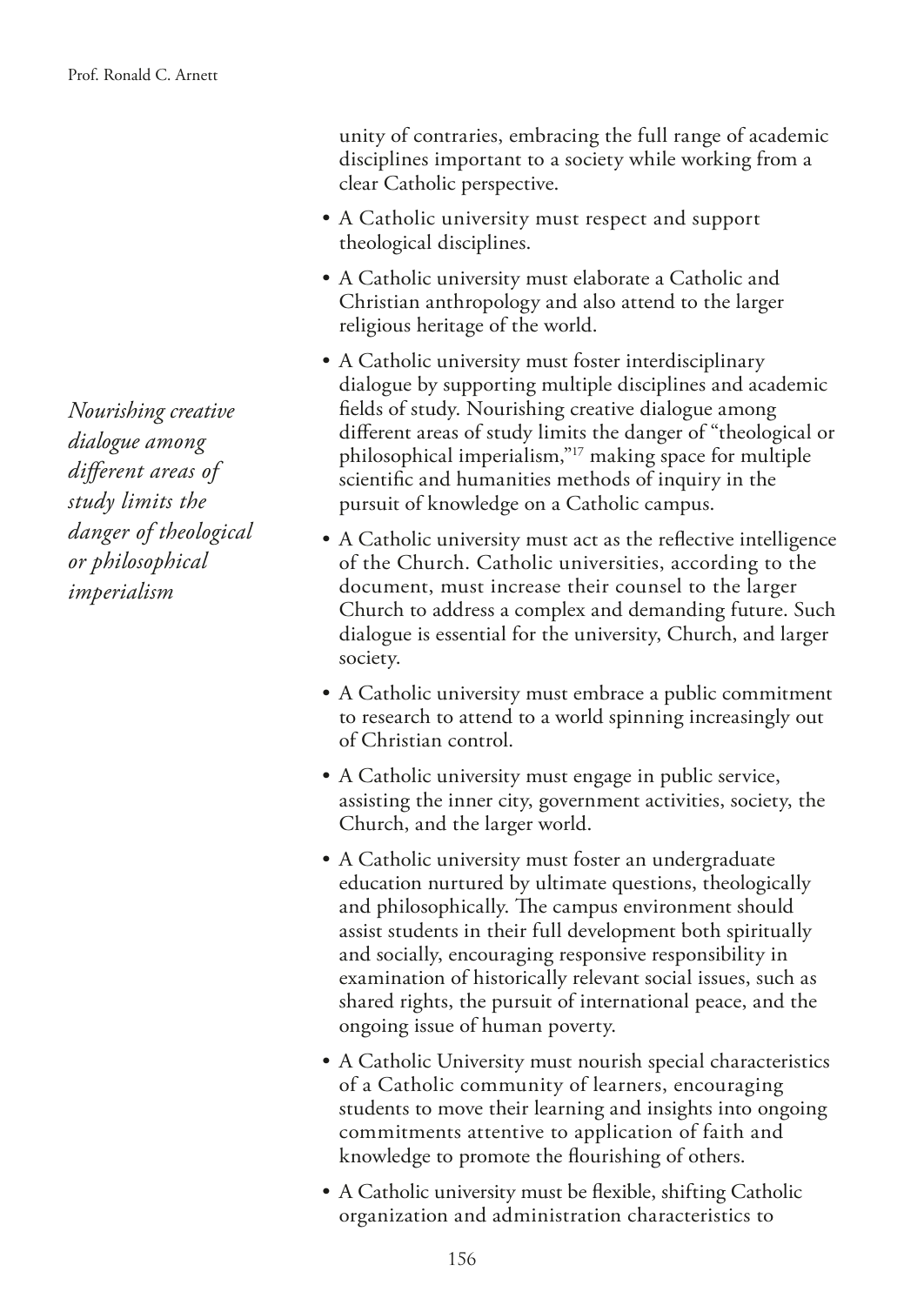Spiritum HORIZONS

*a profound commitment to service, to people, to respect for others, and to an ongoing responsibility for God's world*

address historical changes. What must remain is a profound commitment to service, to people, to respect for others, and to an ongoing responsibility for God's world.

The current president of the University of Notre Dame, Fr. John Jenkins, CSC, revisited the Land O'Lakes statement in a piece titled "The Document that Changed Catholic Education Forever," published in *America*. He reminded readers that Land O'Lakes is a property owned and operated by the University of Notre Dame, composed of 7,000 wooded acres of trees, vegetation, and approximately 30 lakes.18 Land O'Lakes is on the border of the upper peninsula of Michigan and Wisconsin. In this natural setting emerged a powerful and, for some, controversial document that set the tone for the contemporary Catholic university. The background for the Land O'Lakes statement was the reforms of the Second Vatican Council and the International Federation of Catholic Universities, with Hesburgh serving as the head of the federation at that time. Major leaders of Catholic universities gathered in response to a signifcant document of the Second Vatican Council, *Pastoral Constitution of the Church in the Modern World, Gaudium et spes*.

The goal of Land O'Lakes statement was to work within a unity of contraries of institutional autonomy, protecting academic freedom and, simultaneously, enhancing Catholic identity. Jenkins states that the Land O' Lakes setting was tranquil, which stands in contrast to the reception of the document in the years since its release. Some indicated that the document introduces confusion into Catholic education and creates controversy over its direction. Critics suggested that perhaps the Land O'Lakes statement originated from a personal desire for academic prestige, which necessitated asking the Church to remain outside the influence of academic work. Hesburgh, who chaired the gathering, had experienced interference from the Church in 1957, when he attempted to publish an edited book of papers for the International Federation of Catholic Universities, an organization he headed. He was asked to withdraw a number of the papers from publication "because of one paper on religious freedom, written by the eminent theologian John Courtney Murray, S.J, who was at that time highly controversial . . . later a highly infuential contributor at Vatican II."19 Hesburgh wanted to protect the academic freedom and integrity of Catholic universities. Without such fortifcation, the Catholic university could not assume the role of a contemporary research university. The Land O'Lakes statement did not seek absolute independence from the Church; the task was to underscore public recognition of two competing responsibilities: academic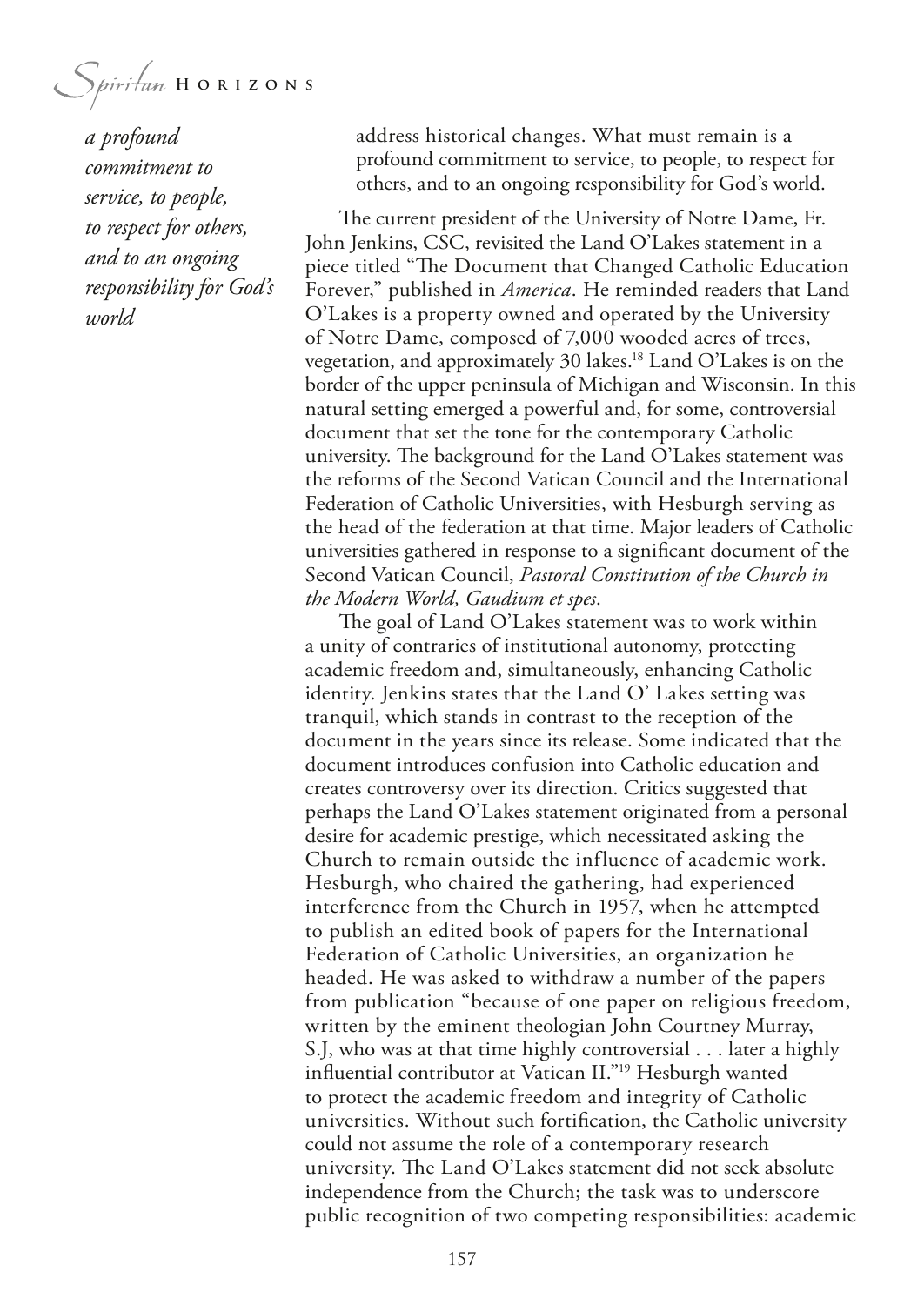*recognition of two competing responsibilities: academic excellence and Church tradition*

Ex corde ecclesiae *was a wakeup call, a reminder that both parts of the unity of contraries (academic freedom and commitment to Church tradition) require constant support*

excellence and Church tradition. Critics failed to understand that "the authors of the Lakes statement were determined to produce a document that would be submitted, alongside documents from elsewhere around the world, for review by the Sacred Congregation for Catholic Education of the Holy See."<sup>20</sup> This goal was in stark contrast to a rallying cry for unilateral independence from the Church.

The Land O'Lakes statement stressed a Catholicism that could infuse an academic community with learning that was no longer dependent upon one location and that was capable of encouraging learning and dialogue between and among diverse disciplines. Conversations about God, the notion of the good, and the ultimate ends of human life accompany academic excellence at a Catholic university. Critics claimed that the Land O'Lakes document moved too closely to secularism; Jenkins countered with a reminder that the charge of Catholics is to participate in all of God's world. The Land O'Lakes statement framed the "why" for Catholic universities to compete with the finest secular institutions. The statement encouraged Catholic universities to maintain their commitment to both academic excellence and Church tradition.

Jenkins asserted that since the 1967 Land O'Lakes statement, the world decreased reliance upon a faith stance. Thus, Pope John Paul II (1920–2005) in his 1990 *Ex corde ecclesiae* reinforced the Land O'Lakes statement with autonomy and academic freedom but, in addition, stressed the necessity of upholding connections with the local Church and the bishop in a given region. *Ex corde ecclesiae* was a wakeup call about a changing historical moment, a reminder that both parts of the unity of contraries (academic freedom and commitment to Church tradition) require constant support. Catholic leaders must discern shifts in a historical moment, emphasizing "the correct balance between autonomy and communion."21

The Land O'Lakes document was a public praising of academic freedom, institutional autonomy, and high scholarship standards. In the 1998 *Fides et ratio*, 22 Pope John Paul II directed bishops to focus on faith and reason. Pope John Paul II, now Saint John Paul II, underscored the importance of inquiry as fundamental to Catholic tradition. Faith and reason work hand in hand within the mission of Catholic education. If there was a limitation of the Land O'Lakes document, it was having too much confdence in the institution of the Church, which unleashed undue hope for Catholic education with increasing emphasis on educational autonomy. Both academic freedom and commitment to church tradition are essential, and at various times, one emphasis requires greater attention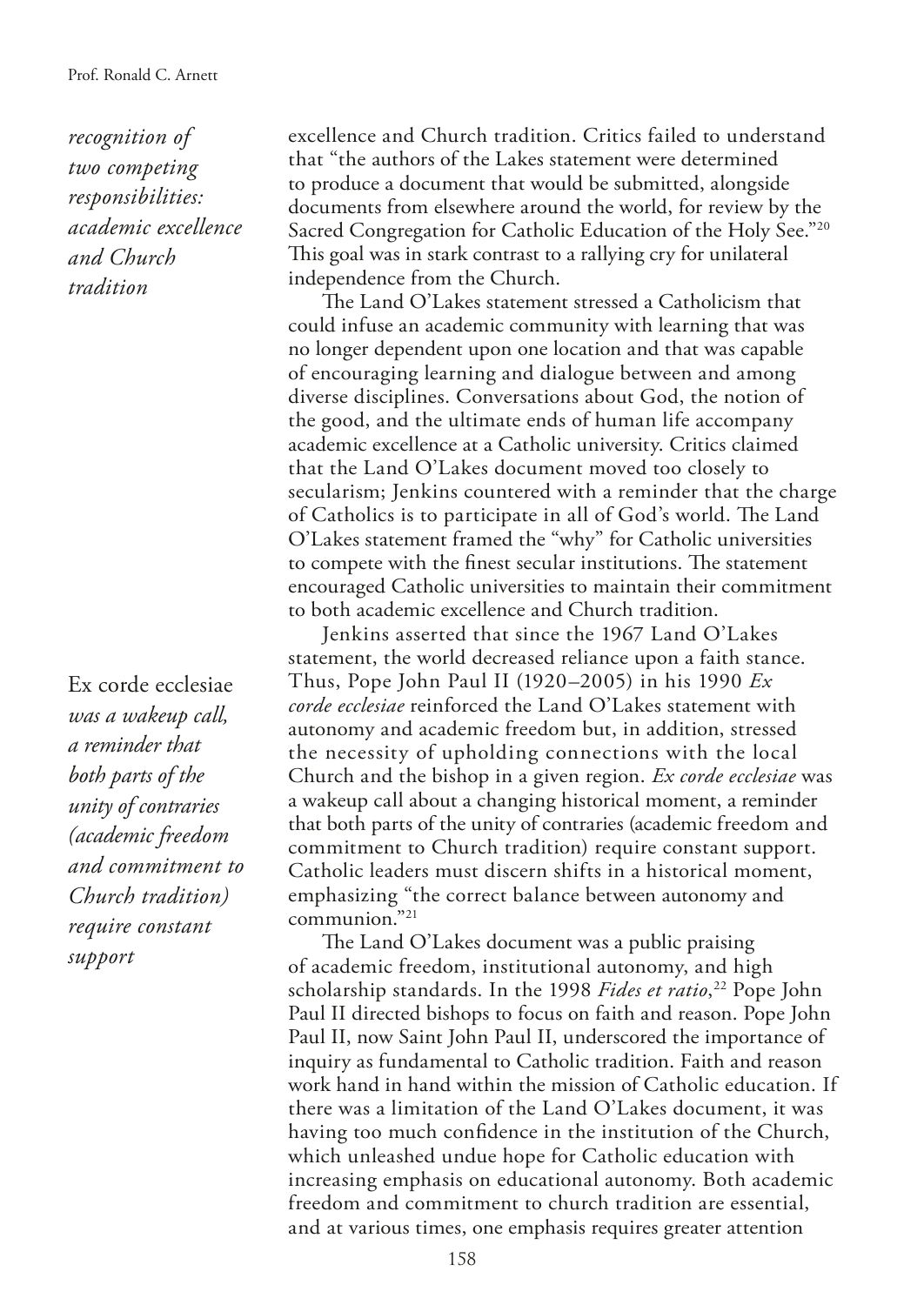*Spiritum* HORIZONS

than the other. A unity of contraries is far from the notion of a "golden mean" (Aristotle).

In the introduction to the *Apostolic Constitution of the Supreme Pontif John Paul II on Catholic Universities*, Pope John Paul II (1990) specifcally addressed Catholic universities as being born from the head of the church, stating, "I would like to manifest my deep conviction that a Catholic University is without any doubt one of the best instruments that the church offers to our age which is searching for certainty and wisdom" (parag. 15). Catholic universities are central for human progress and for the development of the church itself. John Paul II (1990) avowed that the Catholic university possesses the "institutional autonomy necessary to perform its functions effectively and guarantees its members academic freedom" (p. 3). Additionally, every Catholic university needs to have, according to John Paul II, four major characteristics: (a) individuals in each Catholic university capable of Catholic inspiration; (b) ongoing research within the light of the faith; (c) a fdelity of message, uniting church, faith, and academic inquiry; and (d) an institutional commitment to being of service to God's people. These four characteristics undergird teaching, research, and service.

In a Catholic university, research needs to privilege "(a) the search for an integration of knowledge, (b) a dialogue between faith and reason, (c) an ethical concern, and (d) a theological perspective" (John Paul II, 1990, p. 4). Knowledge is revealed to the human person, carrying moral and ethical implications. With a deep commitment to the tradition and the faith, Catholic universities have sufficient ground to welcome those without religious belief but who are capable of advancing disciplinary insights. Every Catholic university must advocate for the Church and for the advancement of knowledge in society. Academic participation on a Catholic campus needs to respect the Church and Catholic doctrine in order to speak a truth that much of society rejects. Ethical religious principles must guide every aspect of a Catholic university. Pursuing organizational excellence in Catholic universities in creative responsiveness with the Holy See and the International Federation of Catholic Universities necessitates a cultural dialogue between the gospel and the world with active participation in ongoing conversations within the culture.

Responsibility to and respect for faith tradition, persons, family, and society are dialogic signatures of Catholic education. The Church recognizes that Catholic universities ofer an interplay of dialogue between faith and culture, which, ultimately, enhances faith about God's world. In the *Apostolic Constitution, Ex corde ecclesiae, of the Supreme Pontif* 

*Every Catholic university must advocate for the Church and for the advancement of knowledge in society*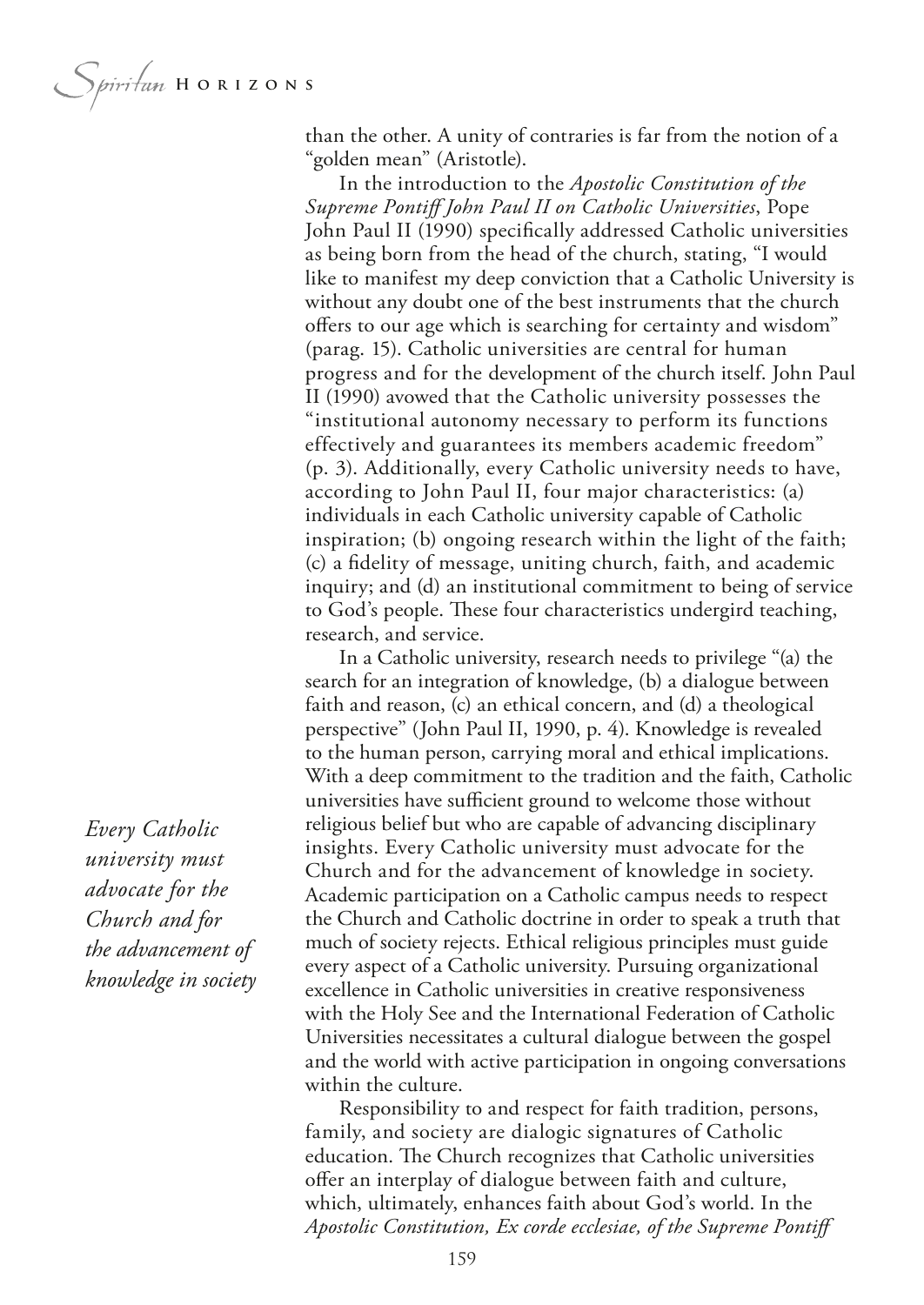*John Paul II on Catholic Universities*, John Paul II summarized fve general norms that should establish the coordinates of a Catholic university: (a) having a commitment to a holistic education of research, teaching, and service; (b) situating research and teaching within the spirit of Catholic ideals, which nurtures and preserves Catholic commitments and identity; (c) nourishing and preserving Catholic identity and mission; (d) appreciating conscience in teaching and research, respectful of the coordinates of the Catholic identity, and (e) embracing the autonomy of the Catholic university within its distinctive Catholic mission.

The nature of the Catholic university includes a community of scholars committed to research, teaching, and service within Catholic ideals. The Catholic university must preserve its Catholic identity, as it both protects scholarly conscience and acts as the caretaker of official university statements that sustain a Catholic identity. Maintaining a public Catholic identity is largely dependent upon the university community: the chancellor, the president, and the board of trustees, all charged with recruitment of personnel capable of contributing to the identity of a Catholic university. Teachers and administrators at a Catholic university have a "responsibility to promote, or at least to respect, that [Catholic] identity."<sup>23</sup> The task of Catholic teachers and scholars is to respect the morals and doctrine of the Church.

To maintain a Catholic identity at a university, non-Catholic teachers should not be the majority. In each of the academic areas, there should be a commitment to an ethical formation. Each Catholic university should maintain communion with the universal Church, respect the responsibility of the bishop, and willingly communicate appropriate information about the university to the Catholic authorities. Pastoral care involves religious and qualifed practitioners committed to the church and to the university community. Catholic universities cooperate and work with international and national organizations on issues of "justice, development and progress."24 Catholic universities are an important mission of the Church. With great hope, the Church "entrusts to Catholic universities . . . cultural and religious meaning of vital importance because it concerns the very future of humanity" (ibid.). The sacred task of Catholic universities is the promotion of scholarship and teaching through the arts and the sciences, embedded within the faith tradition of the Church. The mission of a Catholic university is a demanding unity of contraries: contributing to ongoing debates about research in all areas of study while fostering Catholic values throughout the institution. The lives of students and future generations in a society require an ongoing commitment to inquiry and faith.

*To maintain a Catholic identity at a university, non-Catholic teachers should not be the majority*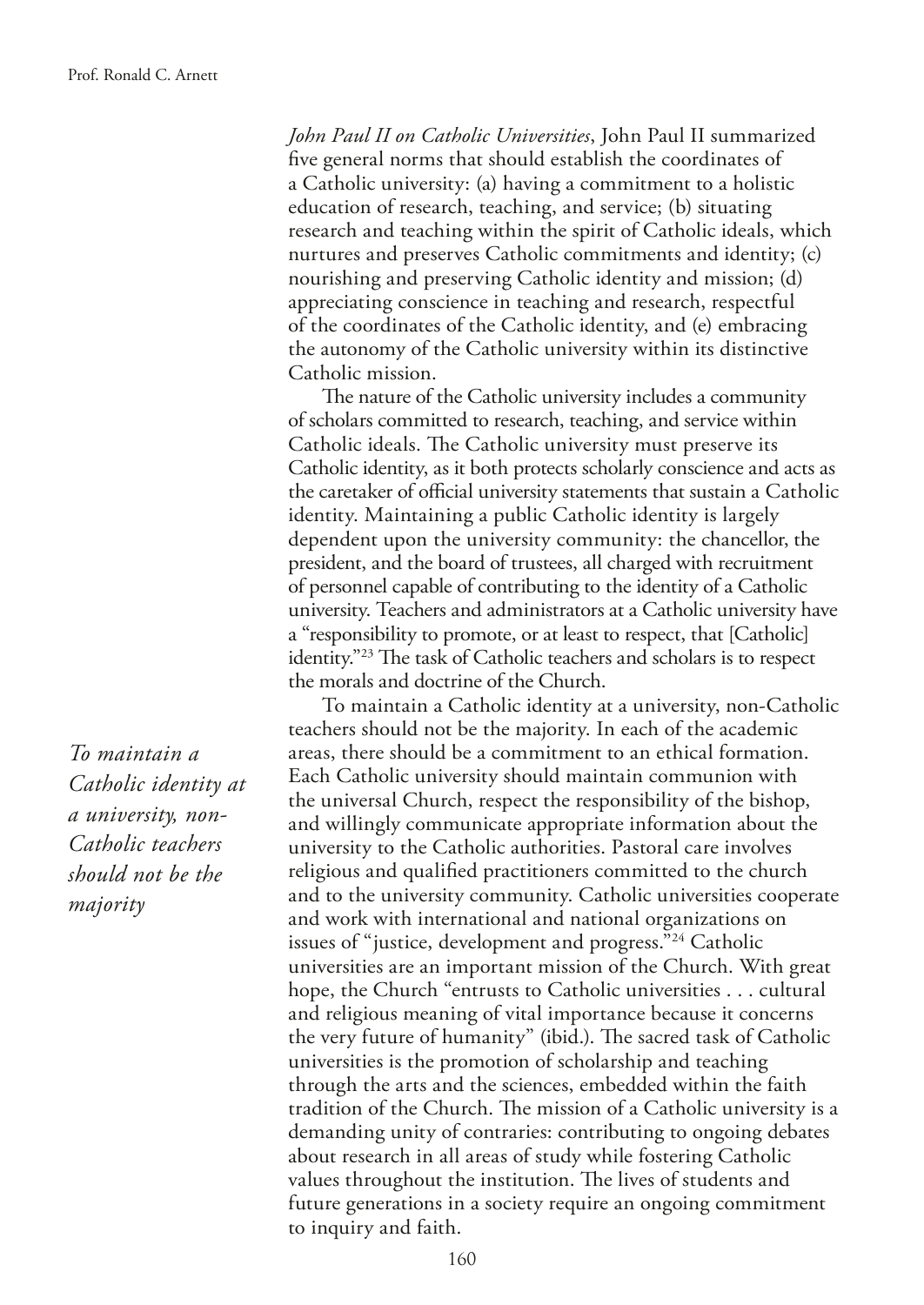*unlike the case of Protestant campuses, theology is a defning element of the Catholic campus itself*

*Teology, which had been relegated to the seminary alone, becomes a central touchstone for all college students*

*on a Catholic campus there are no conficts between theology and science, or between theology and other felds of study*

Indeed, the ongoing renewal of Catholic universities is intimately connected to a mission that carries faith to culture and society through research and inquiry. Hahnenberg revisited Hesburgh's contribution to the Land O'Lakes conference 50 years after its conception. Hesburgh placed theology in a dialogic role, mediating the move of Catholic universities into contemporary academic centers of scholarship, pursuing excellence under the umbrella of academic freedom. Hahnenberg argued that the Land O'Lakes document continues to be a touchstone, igniting both positive and negative responses, particularly in regard to its uncompromising emphasis on autonomy. However, unlike the case of Protestant campuses, theology is a defning element of the Catholic campus itself. Hesburgh contributed to a comprehensive understanding of a Catholic university, with the theology department being essential to Catholic identity, supported by philosophy. Hesburgh understood the incarnation of Christ as the mediating function between a Holy God and sinful humanity, mediating between the human and the divine. According to Hahnenberg, "[F]or Aquinas, this mediation was not the linking of two opposed realities that did not belong together. Instead, the priestly mediation of Christ implied a fundamental unity of the two, a non-competitive union of the human and the divine,"25 a unity of contraries. Theology, which had been relegated to the seminary alone, becomes a central touchstone for all college students. The Land O'Lakes statement's shift from philosophy to theology was more akin to a harmonious accord; for Hesburgh, theology's mediating role required that it infuence all disciplines.

At 35 years old, Hesburgh became the president of the University of Notre Dame, with just four years of administrative experience. Hesburgh's first presidential address in the fall of 1952 did not stress theology; nevertheless, he repeatedly referred to John Henry Newman's classic work, *The Idea of a University*. He also referred frequently to Leo R. Ward, who was a Holy Cross priest and a professor of moral philosophy at the University of Notre Dame. Hesburgh believed that the Catholic university and its theological foundations could integrate research in an era propelled by a pragmatic Enlightenment spirit. Confdence in Catholic tradition impelled Hesburgh to speak of the reality of Catholic academic excellence. Hesburgh wanted to move beyond Catholic parochialism and mediocracy, energized by a courageous conviction that on a Catholic campus there are no conficts between theology and science, or between theology and other felds of study. Catholic universities, in his eyes, were the guiding hope of an enlightened faith. By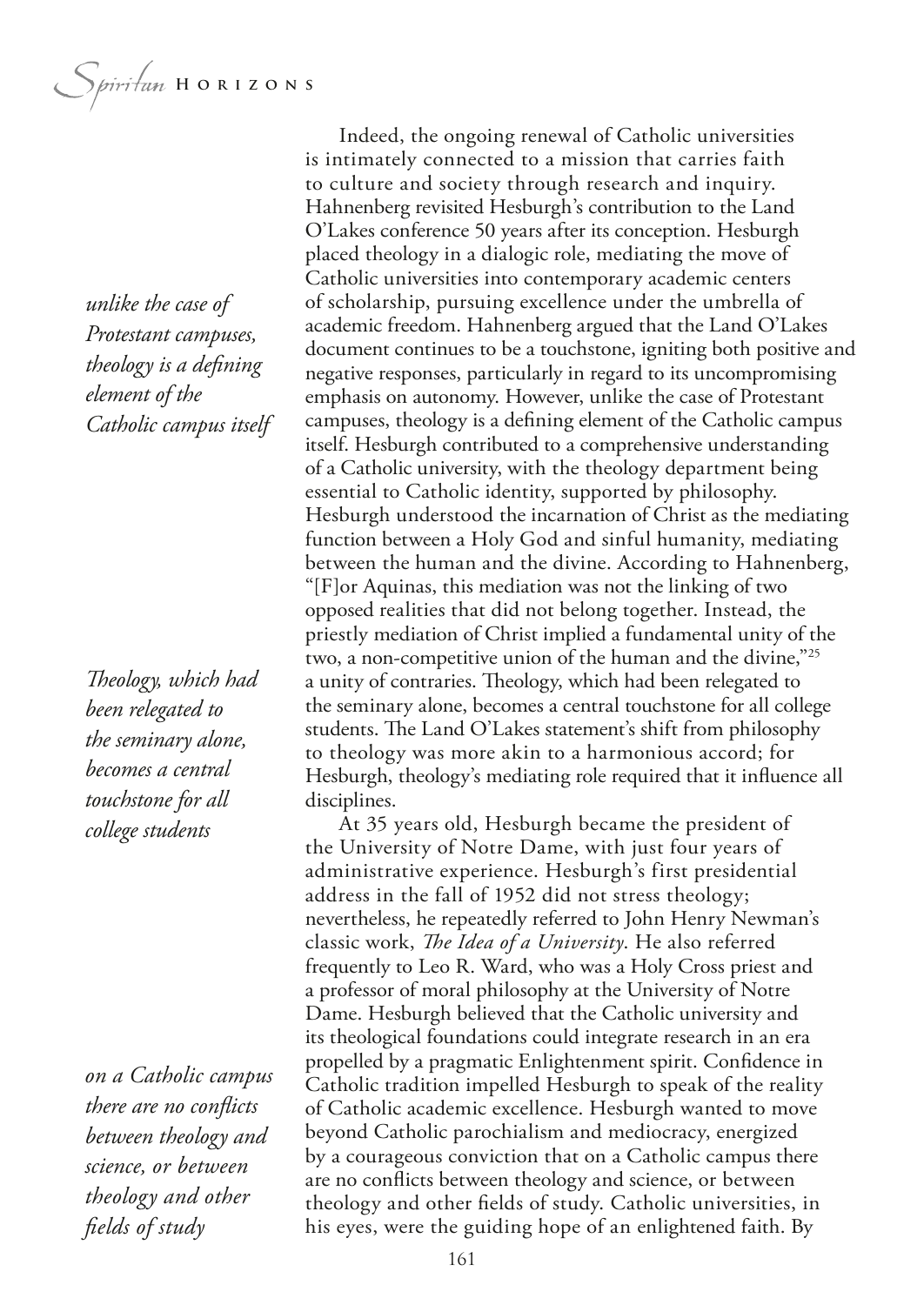1958, however, he was no longer using the term "integration." He then stressed mediation, a unity of contraries that refuses total integration. Theology and Catholic universities were to be "a mediator facilitating a sorely needed exchange between Christian wisdom and the world's most pressing problems."26

In order for the Catholic universities to function as mediators, they had to match the excellence of secular and state universities without abandoning theological wisdom. One of the key elements of the university, for Hesburgh, was a spirit of engagement and openness. The focus on Catholic as universal emphasized engagement of information via a mediating dialogic role of standing between "the realm of human knowledge and the saving message of Christ."27 Hesburgh's appreciation for the world (humanity, the Church, and the incarnation) framed the Catholic university as mediator, "neither simply church, nor simply academy," a bridge between the two.<sup>28</sup> The goal of the Catholic university and of theology is to function as a mediator across multiple domains of inquiry and issues.

Catholic universities function as mediators in unique ways through their particular Catholic identity and charism, which work in dialogue with a larger Catholic commitment. Michael Galligan-Stierle and Jeffery R. Gerlomes Jr.'s essay on a founding order<sup>29</sup> assumes that mission and identity have a dialogic character, keeping them far from tribalism. They point to the importance of institutional vocation—just as individual persons have a particular calling, so do institutions, specifcally Catholic institutions. At a Catholic university, reason and faith are inseparable, and "reason absent from faith becomes nihilistic."30 Catholic identity necessitates being part of the body of Christ as universities in intellectual contributions to the culture. The charism of a given university is under the guidance of the Holy Spirit, which gives particularity of Catholic expression. A Catholic institution fnds identity via practices and story, charism, and mission engagement. The Catholic university undertakes a mediating role of dialogue that bears witness to its vocational calling. Members of a community of learning testify to the power of a given charism, as colleagues from Duquesne University of the Holy Spirit can attest.

Darlene Weaver's discussion of mission and identity stresses intellectual traditions, with an emphasis on Pope John Paul II in *Ex corde ecclesiae* identifying four hallmarks of a Catholic university: "a shared vision, a commitment to service, inquiry conducted in the light of faith, and fdelity to Catholic tradition."<sup>31</sup> The Catholic tradition of faith and reason is a dwelling capable of meeting the struggles of secularism and social fragmentation, as disciplines discern both amoral and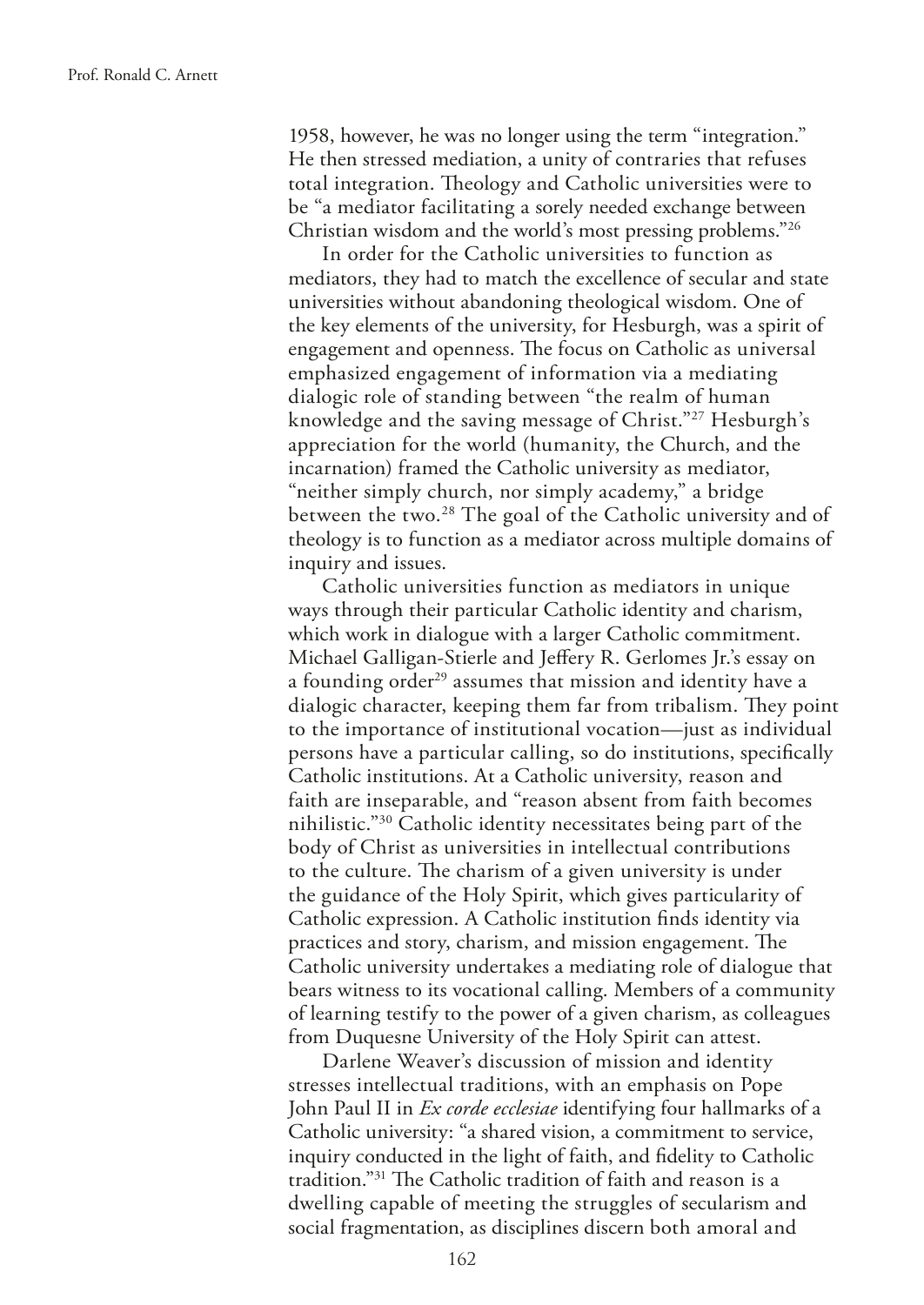moral foundations that explicate the particularity of Catholic ethics—illuminating distinctiveness of a Catholic approach to academic disciplines. There is encouragement in faithfulness to a Catholic tradition driven by longstanding, not immediate, litmus tests. Catholic universities draw from a Catholic intellectual tradition, fnding phenomenological inspiration from "previous generations of the Catholic thought and practice."<sup>32</sup> The Catholic intellectual tradition manifests both continuity and responsiveness to change. The tradition of the faith addresses the demands of the given historical moment, rooted in dialogic refection between past and emerging questions. This emphasis on a unity of contraries is the explicit theme of the work of two Duquesne University professors, Janie M. Harden Fritz, Ph.D., and John Sawicki, C.S.Sp.

#### **THE SPIRITAN CHARISM AND DUQUESNE UNIVERSITY**

Fritz and Sawicki's essay<sup>33</sup> articulates the importance of the unity of contraries on a Catholic campus from the Bluf at Duquesne University of the Holy Spirit. They emphasize the unity of academic excellence in teaching and publication and, simultaneously, the necessity to care for the whole person of the student, in order to "serve God by serving students" (p. 53). Fritz and Sawicki cite the dual nature of the Duquesne campus as pragmatic and mission driven. Pragmatism pays the bills of the institution and assists students in their pursuit of successful careers. Practical elements of an academic campus include educational training and the possibility of career opportunity, as well as institutional support and survival, all within the background of a Catholic mission. The Second Vatican Council's directive for Catholic universities called for constant renewal of mission. Catholic universities contribute with a faith background for direction of scholarly inquiry, with Duquesne's emphasis on the pragmatic and the Spirit offering a unique sense of guidance on its campus.

An exemplar of Duquesne University's pragmatic and spirit-led mission was Henry J. Koren, C.S.Sp., head of the Department of Philosophy and Theology in the early 1950s and a prolific author. The university created the Henry J. Koren, C.S.Sp. Chair in Scholarly Excellence, with a stress on mission. Duquesne University's mission frames a unity of contraries within the practices of the Church and responsiveness and fexibility to the historical moment. Fr. Koren's mission at a Catholic university within a Spiritan heritage embraced a unity of contraries within the tradition of the Church and attentive fexibility to the historical moment. Koren emphasized the importance of Fr. Francis Libermann, a co-founder of the

*the necessity to care for the whole person of the student*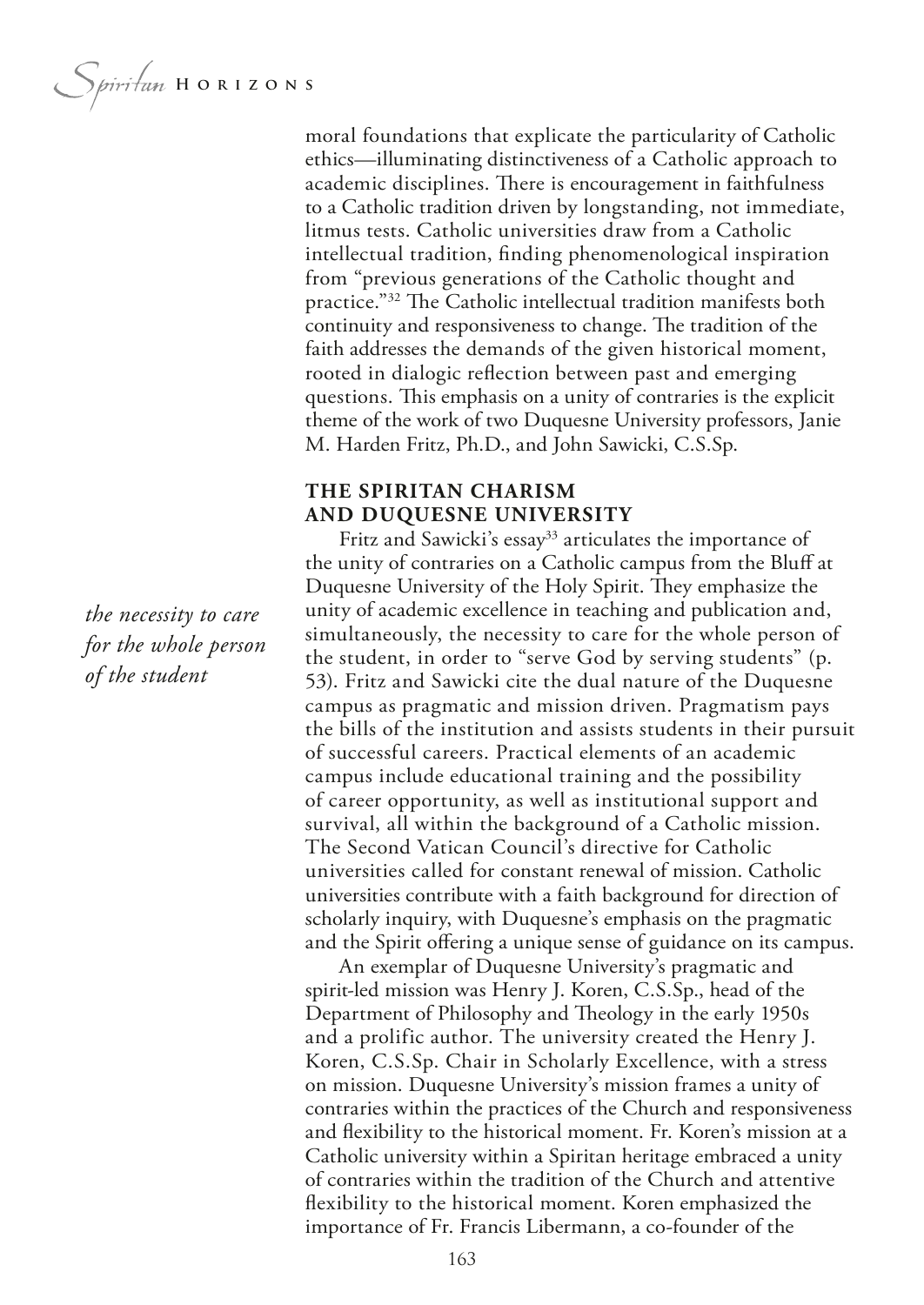Congregation of the Holy Spirit, the Spiritans. He came from an orthodox Jewish family and stressed the integration of the Holy Spirit and practical work in God's world: "Libermann asks us to live the gospel in a way that is not marred by the time and place of its origin but is valid for the universal man, for human beings anywhere and at any time, because it is sufficiently flexible to become inculturated wherever the Spirit blows."<sup>34</sup> This responsiveness to the historical moment permitted Libermann to stress an individual sense of salvation inclusive of the salvation of the world.

Spiritans listen to the needs of a given moment in God's world and work with people in accordance with their own unique, specifc, and historically driven needs. A Spiritan can understand the dialogic literacy campaigns of Paulo Freire (1921–1997). Freire did not begin with an introduction to great literature; his work with literacy began with the needs of the people before him.<sup>35</sup> He helped people read what was central to their lives, including information on farm implementation and crop rotation, pamphlets on local politics, or directions for medicine use. The people drove the literacy agenda; he did not impose an abstract view of learning upon the people. Spiritans follow a similar educational course, walking consistently in dialogue with the needs of God's world.

To define a Spiritan charism, one must offer examples of Spiritans in action. It is difficult to supply a theoretical framework for a group that has fexible responsiveness to the historical moment and the needs of God's people as its mandate. Spiritans bring a pragmatic conviction to help in the midst of an undenied sense of despair. This unity of contraries is a dialogic standard that permits the needs of a given moment to meet the living power of a tradition of faith. Spiritans congregate when hope vacates a given place; only then do Spiritans walk against a current hopelessness, bringing little attention to themselves as they address the needs of a people. A dialogic sense of a unity of contraries invites revelation in the meeting of despair and conviction of the faith in action. As a Spiritan walks into centers from which others fee, crisis meets a pragmatic certainty; no matter what the time or moment, this is still God's world. The Spiritan mission deals with the particular needs of the people without entrapment and without assurance of secular success. A Spiritan enacts a responsive faith that begins with the needs of God's world. Duquesne University states that it is the task of the campus to serve God by serving students. The mission of a Spiritan is to serve all of God's people, ever responsive to changes in the demands of a given historical moment. Duquesne University serves God by serving students, for God's people are forever students in that each one must learn from and

*Spiritans listen to the needs of a given moment in God's world*

*As a Spiritan walks into centers from which others fee, crisis meets a pragmatic certainty; no matter what the time or moment, this is still God's world*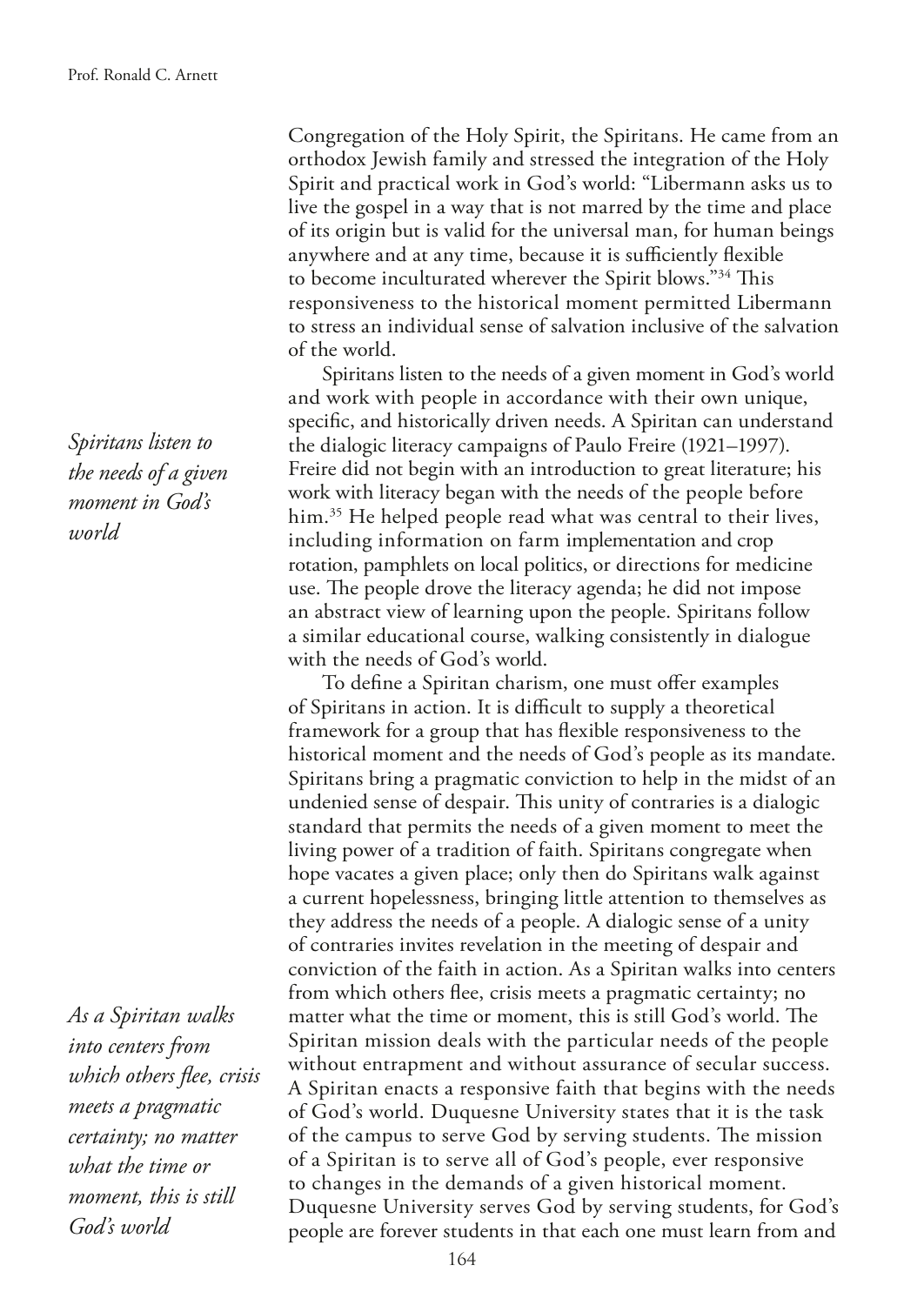Spiritan HORIZONS

respond to changes in God's world. Their pragmatic mission is to serve in a given time and place, fnding revelatory dialogue in the demands of today and the conviction of the faith in action.

> *Prof. Ronald Arnett, Duquesne University, Pittsburgh*

#### **ENDNOTES**

- 1. Scepter UK Ltd, 2016.
- 2. Franchi, Leonardo, "Catholic Education and intercultural Dialogue: Continuing the Conversation." *Logos,* 19/4 (2016) 117–139, at 117.
- 3. Congregation for Catholic Education. Vatican City, 2013.
- 4. Franchi, "Catholic Education," 118.
- 5. Ibid., 125.
- 6. Ibid., 127.
- 7. Ibid., 129.
- 8. Ibid., 130.
- 9. Ibid., 130–1.
- 10. Buber, Martin, *Between Man and Man.* M. Friedman & R. G. Smith, Trans. Macmillan, 1955.
- 11. Arnett, Ronald C., *Communication and Community: Implications of Martin Buber's Dialogue*. Carbondale: Southern Illinois University Press, 1986.
- 12. Rogers, Carl R. *Client-centered Therapy: Its current Practice, Implications, and Teory*. Houghton Mifin, 1951.
- 13. Rizzi, Michael. "Defning Catholic higher Education in positive, not negative, Terms." *Journal of Catholic Education,* 22/2 (2019) 1–25.
- 14. Rizzi, "We've been here before: A brief History of Catholic higher Education in America." *Journal of Catholic Higher Education,* 37/2 (2018) 153–174.
- 15. Ibid., 163.
- 16. Ibid., 166.
- 17. McCluskey, N. G., & Hesburgh, Theodore M., *The Catholic University: A modern Appraisal*. University of Notre Dame Press, 1970.
- 18. Jenkins, John I., (2017). "The Document that changed Catholic Education forever." *America*. https://www.americamagazine.org/faith/2017/07/11/ document-changed-catholic-education-forever.
- 19. Ibid., parag. 7.
- 20. Ibid., parag. 11.
- 21. Ibid., parag. 30.
- 22. John Paul II. *Encyclical Letter, Fides et ratio, of the supreme Pontif John Paul II: To the Bishops of the Catholic Church on the Relationship between Faith and Reason*. Pauline Books and Media, 1998.
- 23. John Paul II. *Apostolic Constitution of the supreme Pontif John Paul II on Catholic Universities*. Office for Pub. and Promotion Services, United States Catholic Conference: 1990, 16.
- 24. Ibid., 17.
- 25. Hahnenberg, Edward P. "Theodore M. Hesburgh, Theologian: Revisiting Land O'Lakes Fifty Years later." *Teological Studies* 78*/*4 (2017) 930–959, at 938.
- 26. Ibid., 950.